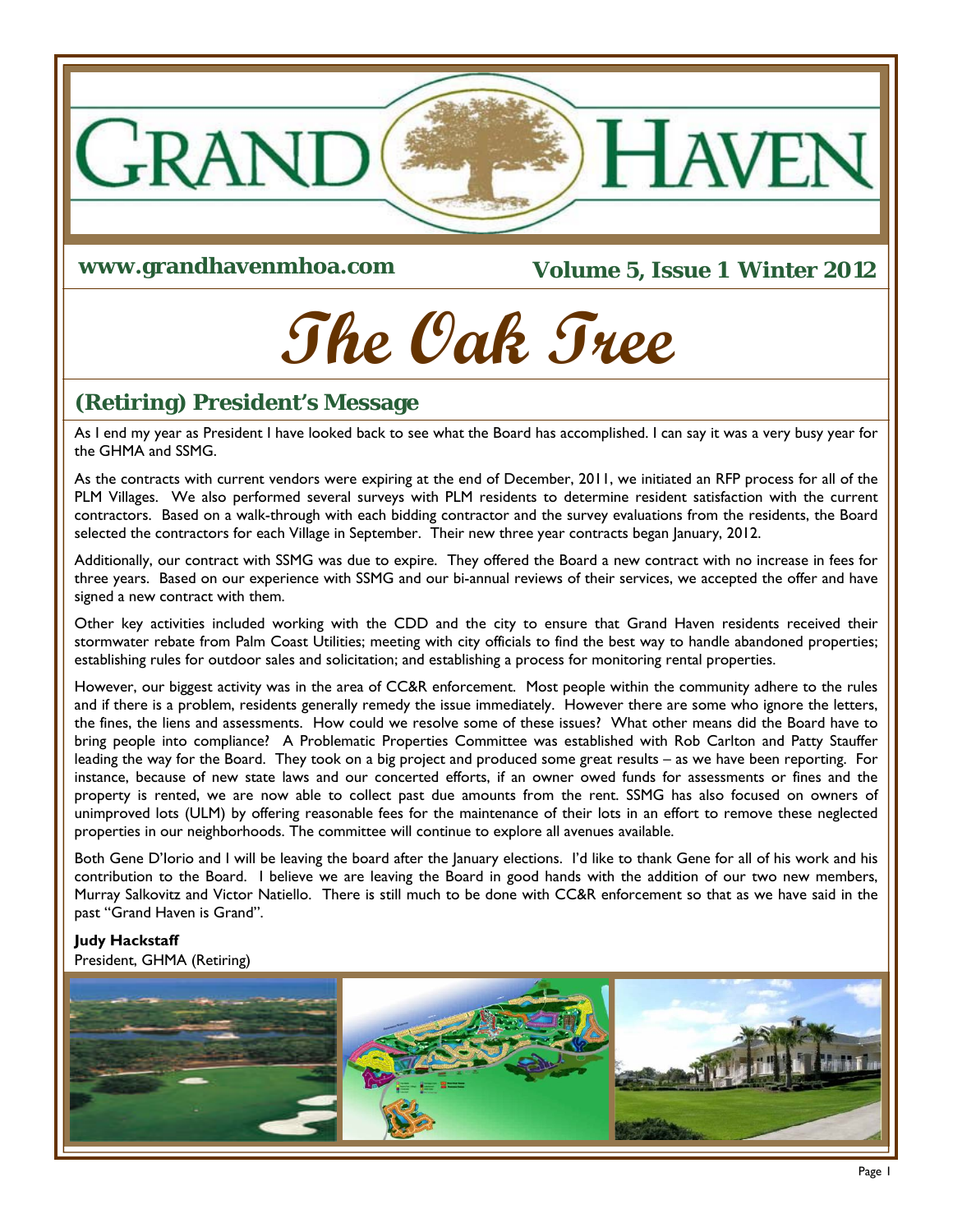# **Message from The President**

As incoming president, I would be remiss if I did not express a most sincere "thank you" to Judy Hackstaff for all that she accomplished during her time on the board. As president she worked tirelessly on behalf of all of the residents of Grand Haven and leaves with a significant list of accomplishments. I wish her the best and know that her future time will be well spent on either the golf course or the high seas.

I would also like to express my appreciation to Gene D'lorio, who has also spent many hours fulfilling his responsibilities as Board Treasurer and in his role as Private Lawn Maintenance Liaison. I am confident that between the golf course and tennis courts, Gene will have no problem occupying his time.

I have every confidence that our two new board members, Murray Salkovitz and Vic Natiello will prove to be an asset to the board. They each bring their own unique experiences, strengths and areas of expertise to share with the continuing board members. We welcome you both to the board.

These somewhat difficult economic times have presented some very unique challenges to your Board of Directors and I anticipate those challenges to continue during the upcoming year. That being said, I am looking forward to 2012 with a sense of anticipation and excitement. Although one of my major goals is to continue working to consolidate the accomplishments of 2011, hopefully, the upcoming year will be one of new beginnings. Although Grand Haven has experienced some problems as a result of the economy, we have in reality, maintained at a significantly higher level than many comparable communities. It is my intention not only to maintain this status, but to improve upon it.

My priorities for this year are to continue dealing with properties that are significantly delinquent in assessments and/or fines, severely neglected properties, properties in foreclosure and abandoned properties. All of which we categorize as "problematic properties". Your board we will also be addressing rental properties that are out of compliance with the existing CC & R's. I am looking forward to fostering the cooperative and productive relationship that the MHOA Board has developed with the CDD. Our joint goals will continue to be to provide the best services and standard of living for all Grand Haven residents.

The 2012 board of directors will be as proactive as our by-laws, Chapter 720 of the Florida Statutes and existing CC & R's allow. This will be a working board with every member having "specialty areas" of responsibility. One manner in which the board will be communicating with you is through our newsletter, the Oak Tree. It contains a tremendous amount of information and answers to many of the questions that you may have. I also personally invite you to attend and participate in our board meetings. They are held once a month at the Creekside Amenities Center. The meeting schedule is posted at the Village Center and on our web site, grandhavenmhoa.com which will also provide you with answers to virtually any questions that you may have regarding Grand Haven and your Master Homeowners Association. In addition, the MHOA will be joining with the CDD in periodic "Town Hall" meetings which will provide yet another way in which the residents can have their questions answered.

With your cooperation and involvement, I am looking forward to a year of outstanding progress and prosperity for all the members of our Grand Haven "family". The purpose of the MHOA Board is to represent you and we are dedicated to do so in the most equitable, effective and productive manner.

#### **Dr. Robert Jay Carlton**

President GHMA Board of Directors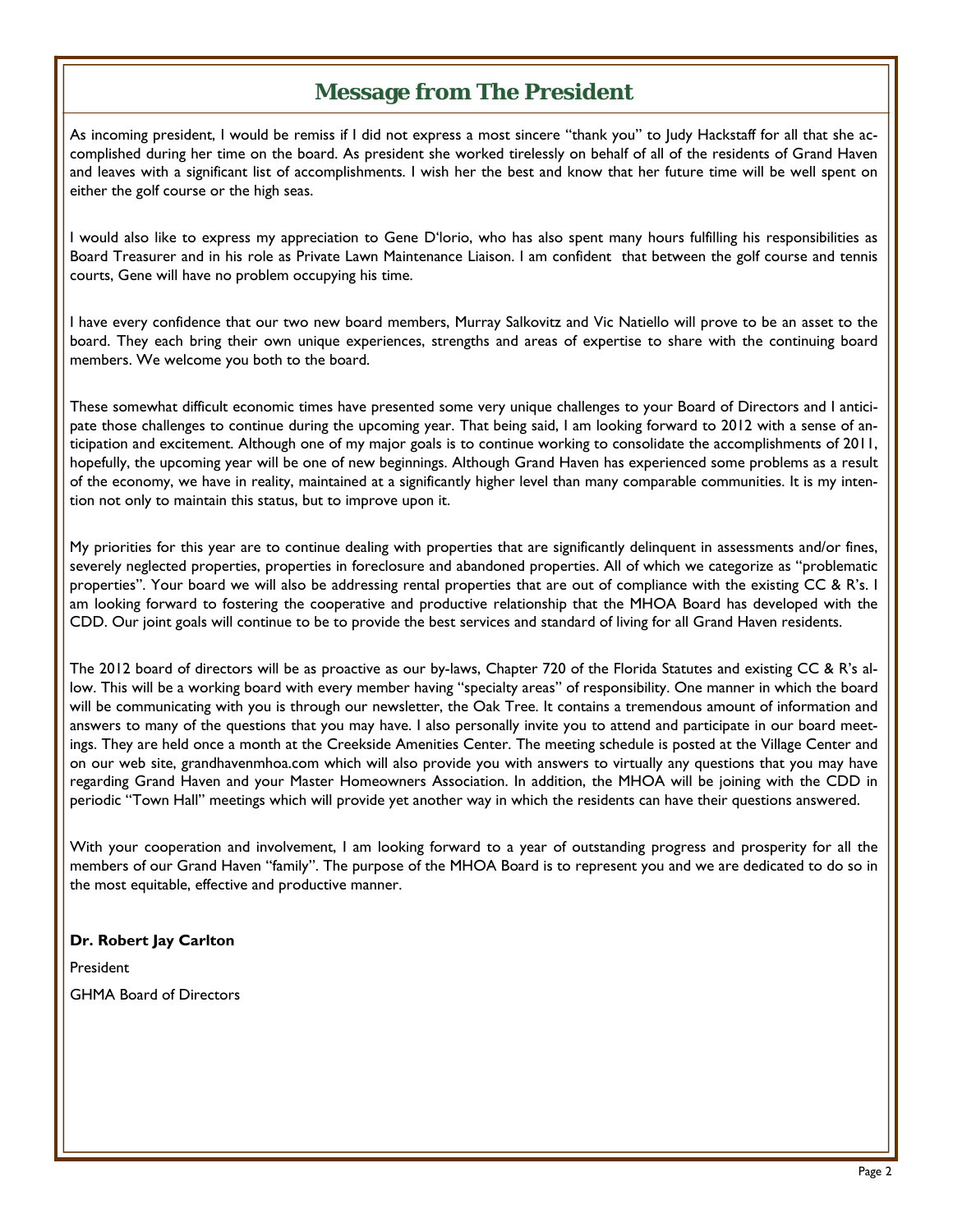# **GHMA Meeting Schedule for 2012**

The Board of Directors of the Grand Haven Master Association (GHMA) will meet on the third Friday of every month (unless otherwise noted).

All residents are welcome to attend.

- When: 2:00 PM, Friday, January 27, 2012 2:00 PM, Friday, February 17, 2012 2:00 PM, Friday, March 23, 2012 2:00 PM, Friday, April 20, 2012 2:00 PM, Friday, May 18, 2012 2:00 PM, Friday, June 15, 2012 2:00 PM, Friday, July 27, 2012 2:00 PM, Friday, August 17, 2012 2:00 PM, Friday, September 21, 2012 2:00 PM, Friday, October 19, 2012 2:00 PM, Friday, November 16, 2012 2:00 PM, Friday, December 14, 2012
- Where: Creekside Amenities Center in Grand Haven 2 North Village Parkway

### **Grand Haven Website**

The Grand Haven Master Association has its own website, www.grandhavenmhoa.com. Its purpose is to make information accessible about Association activities.

It includes the names, e‐mail addresses and phone numbers of the Grand Haven Master Association Board and the Architectural Design Committee, meeting schedules, agendas, FAQs and financial information.

The site also lists ADC guidelines and forms for residents to use to make submittals for changes to their property.

For more information check out the website.

#### **Board Members**

| ,,,,,,,,,,,,,,,,,,,,,,,  |                                             |                      |                                                |    |                                                                               |  |  |
|--------------------------|---------------------------------------------|----------------------|------------------------------------------------|----|-------------------------------------------------------------------------------|--|--|
| PRES.<br>V.P.            | <b>Rob Carlton</b><br><b>Patty Stauffer</b> | 447-5536<br>446-2277 | ricarlton5@aol.com<br>postauffer@earthlink.net | 2. | have a well.<br>You have a signed Exhibit #10 (We<br>with the ADC.            |  |  |
| Treas.                   | Gerald Kagan                                | 445-0688             | gikagan@bellsouth.net                          | 3. | You have functioning ancillary equipn                                         |  |  |
| DIR.                     | Murray Salkovitz 986-4491                   |                      | msalkovitz@yahoo.com                           |    | staining per the Well Agreement.                                              |  |  |
| DIR.                     | Victor Natiello                             | 986-2274             | $k$ nchops@aol.com                             |    | If you have questions about any of these<br>Lindsay at 386-446-6333 ext. 310. |  |  |
| Oak Tree Contributors:   |                                             |                      |                                                |    |                                                                               |  |  |
| FAQs                     | Nancy Snodgrass                             |                      | nancysnodgrass@cfl.rr.com                      |    |                                                                               |  |  |
| Redbay Marsha Munsterman |                                             |                      |                                                |    |                                                                               |  |  |



SSMG continues to monitor the condition of properties in Grand Haven with twice a month tours of every lot.

The following CC&R items are of particular interest:

STREET TREE CANOPY: your street trees should not interfere with walkers on the sidewalks, nor should they force vehicles (UPS, FedEX, etc.) to drive in the middle of the street. The trees should be trimmed to promote vertical growth up and over the sidewalk and street. Check out the established trees on Waterside Parkway.

LAKE BANK MAINTENANCE: if you live on a lake, maintenance of the lake bank is your responsibility. The banks need to be cleaned of weeds, vines, wild trees, and/or any growth other than spartina. If you have lost/removed spartina over the years and do not have ADC approval for this change, then you will need to replant the spartina in order to maintain CC&R compliance.

MOLD ON ROOFS/HOMES/SIDEWALKS: from time to time it is appropriate to have your roof tiles/shingles, trim and driveways cleaned. You may be amazed at how dirty the exterior of your home is—take a good look if you haven't recently.

RUST STAINS: This is a distinct problem in the community. Please note that it is your responsibility to remove all rust stains on your property and this includes your neighbors' home, the stormwater curb and street in front of your home and anywhere that the water has traveled. The best way to mitigate this is to have your well dug deep enough and to have functioning equipment to eliminate the rust staining.

If you have a private well, please verify:

- You have approval on file with the Grand Haven ADC to
- II Agreement) on file
- 1. You have functionen

items, please contact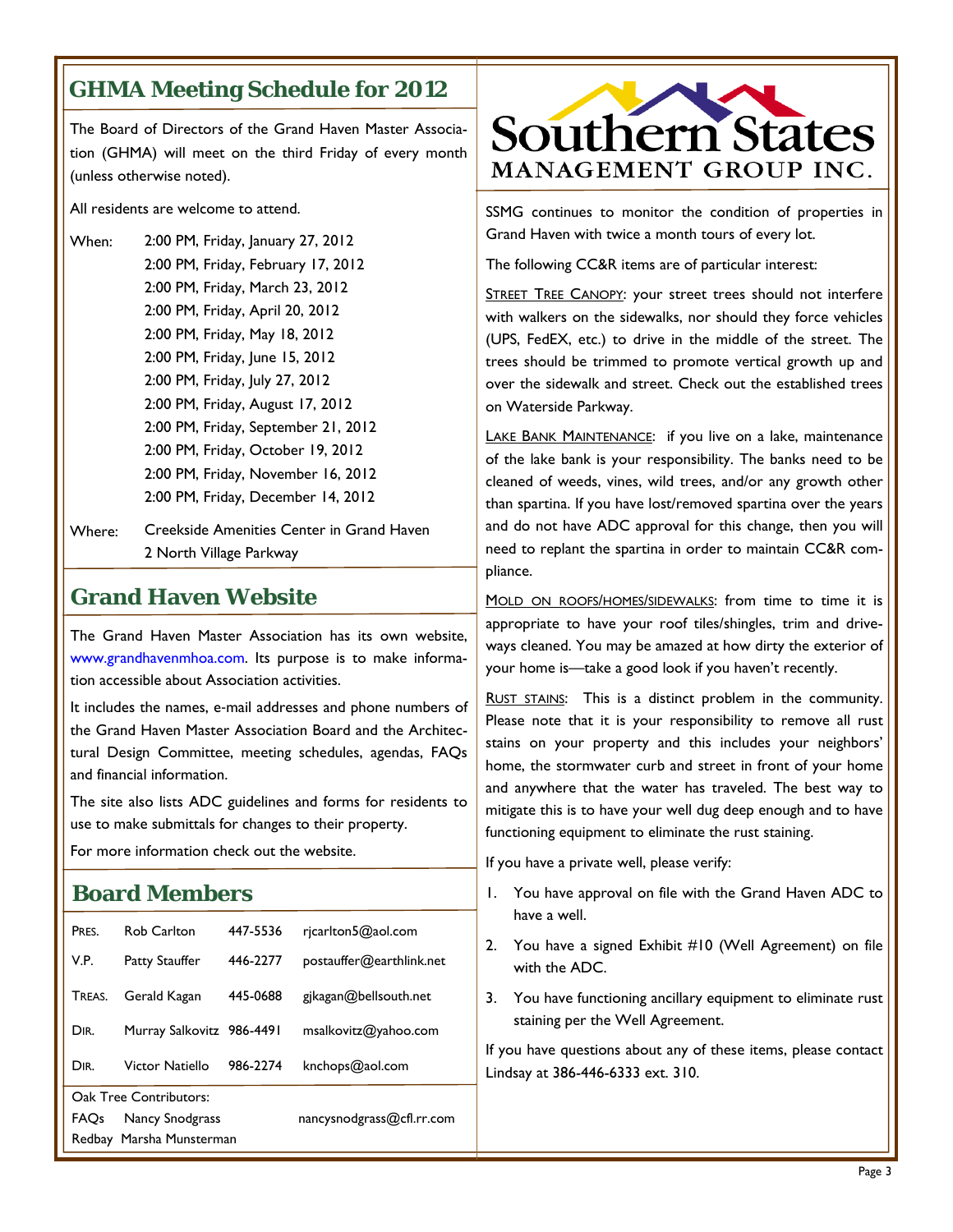# **Redbay Trees and Laurel Wilt**

The dead trees you may have noticed throughout Grand Haven are redbays which belong to the laurel family. They have contracted a disease called 'laurel wilt' which is caused by a fungus that stops the flow of water in these trees causing the leaves to wilt and die in as little as a few weeks. After wilting, the leaves can remain on the tree for up to a year.

The fungus is carried into the trees by a non-native insect, the redbay ambrosia beetle, which was first detected in Georgia in 2002 and reaching Flagler County in 2009. Laurel wilt has caused high levels of redbay tree deaths in South Carolina, Georgia, and Florida and is spreading rapidly. It continues to spread west and south in Florida.

The redbay ambrosia beetle is native to India, Japan, Myanmar, and Taiwan. The fungus is presumed to have been introduced with the beetle and probably arrived here in wood shipping crates or pallets. There are over 30 species of ambrosia beetles; they are very small (2 mm) wood boring insects that typically attack trees and shrubs that are already stressed, dying, or dead; only the redbay beetle carries the laurel wilt fungus which will kill healthy trees as well.

When an ambrosia beetle carrying the fungus bores into a redbay tree, it creates tunnels in the sapwood and inoculates the tunnel walls with fungal spores that are carried on its body. The fungus grows in the tunnels and serves as food for the beetles and their larvae. After being introduced into the wood by the beetle, the fungus moves through the water and nutrient transport system of the tree, plugging the flow of water and causing the tree to wilt and die, often within a few weeks. The fungus obtains nutrition from the tree and is dispersed to new trees by the beetles when they emerge from the wood.

Redbay is important to wildlife because its fruit, seeds, and/or foliage are eaten by several species of songbirds, wild turkeys, quail, deer and black bear. It is also the primary larval food of the palamedes swallowtail butterfly which is abundant in Grand Haven.

Can anything be done to save these trees? Unfortunately, the simple answer is no. There are some systemic fungicides on the market that can be used, but the downside is that they are expensive and may extend the life of a tree a couple of years. Once the redbay ambrosia beetle has attacked a tree, nothing can be done to save it.

What is the course of action if there is a dead redbay in your yard or preserve area? According to Grand Haven gardening guru, Louise Leister, and Carol Bennett from the city urban forestry department, the recommended course of action is to just leave it alone. Another method is to cut the tree down, stack the wood, and leave it in place. It can also be chipped and left onsite as mulch. Leaving it in place prevents the spread of the disease.

If your house or lanai is in danger of a dead redbay falling on it from the preserve, the CDD will pay for its removal. Call the CDD office and they will send someone out to inspect the tree. Dead trees in your yard or in the preserve can be cut down at your expense - check with the CDD office for approval. A permit from the city is required in order to cut down any tree exceeding 6" in diameter.

For more information about the redbay laurel, this is a very informative site: http://www.fs.fed.us/r8/foresthealth/laurelwilt

| In This Issue                     | <b>Coming in the April Issue</b>                                                                                                                                                                                                                                                                                                                                                                                                                                                                                                                                                                                                                            |
|-----------------------------------|-------------------------------------------------------------------------------------------------------------------------------------------------------------------------------------------------------------------------------------------------------------------------------------------------------------------------------------------------------------------------------------------------------------------------------------------------------------------------------------------------------------------------------------------------------------------------------------------------------------------------------------------------------------|
| GHMA and SSMG Working Together  5 | Q. What is the rental policy in Grand Haven?<br>A. Your neighbor thinks he owns a Motel 8 but you know<br>that this has to violate some rule or regulation.<br>One of the upcoming projects for 2012 is to evaluate the<br>feasibility of standardizing the CC&R's for all of the villages<br>within Grand Haven. Having one set of CC&R's for the<br>"Master Association" and just one set of CC&'s for all of<br>"The Villages" would simplify our overall objective of main-<br>taining and improving upon the Grand Haven lifestyle. Need-<br>less to say, this goal cannot be accomplished without the<br>involvement and commitment of the residents. |
|                                   |                                                                                                                                                                                                                                                                                                                                                                                                                                                                                                                                                                                                                                                             |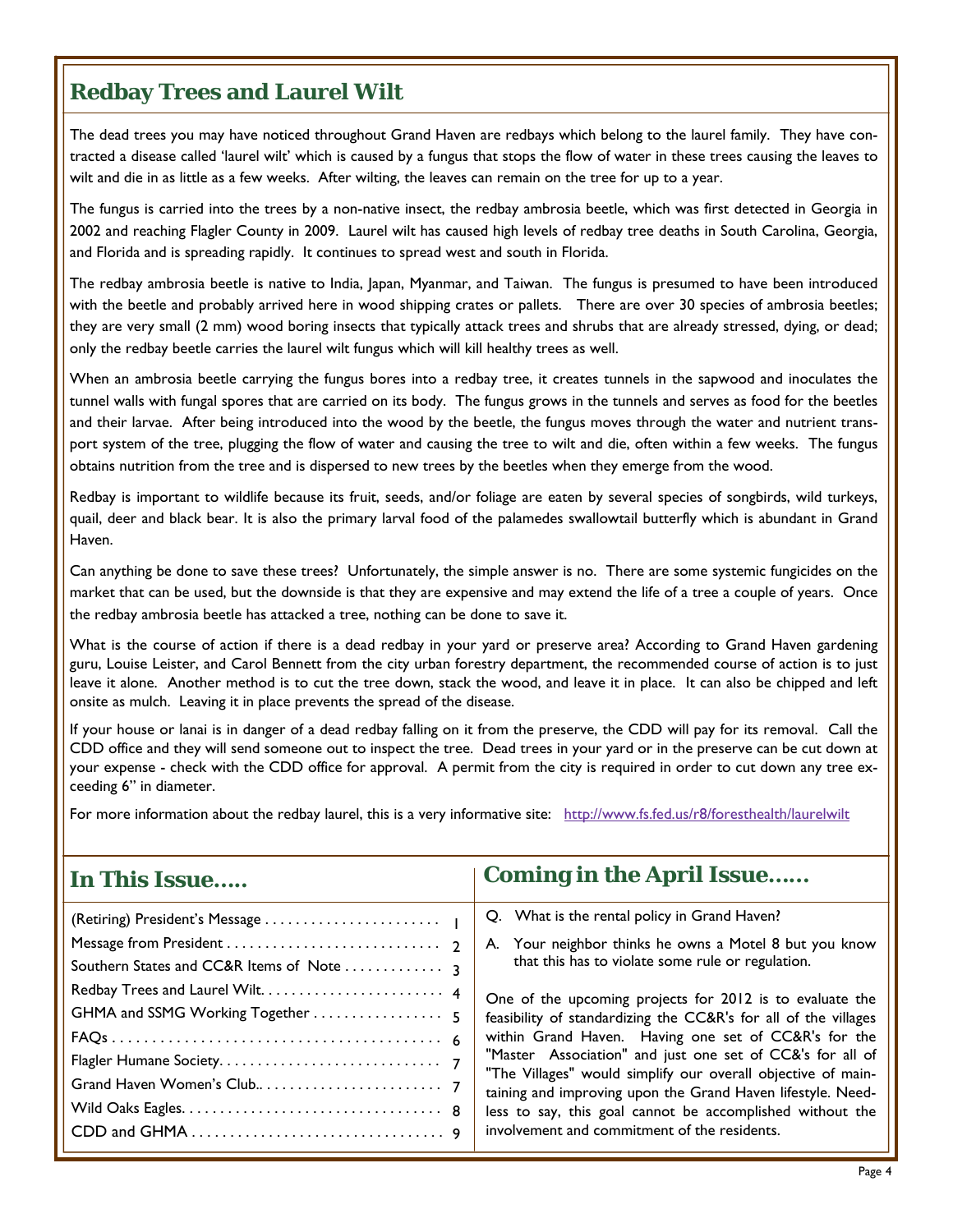# **Grand Haven Master Association working with Southern States Management Group**

In speaking with residents we find that many do not understand the roles and responsibilities of the Grand Haven Master Association (GHMA) and Southern States Management Group (SSMG). The GHMA is separate from the CDD (Community Development District). The CDD is a resident controlled board that owns and manages all of the commonly owned property within Grand Haven. Some of the key properties are: the Village Center, Creekside Amenities Center, tennis courts, Waterside Parkway and all other roads, street lamps, etc. It should be noted that the CDD is a sub-entity of Flagler County which is why their fee is billed as a non-ad valorem tax on your tax bill. The GHMA, a resident controlled Homeowner's Association Board, is responsible for enforcing the deed restrictions (Covenants, Conditions and Restrictions – CC&Rs) and architectural (ADC) guidelines of Grand Haven. We have included a chart in this newsletter to help you understand the differences between the GHMA and the CDD.

The GHMA has many areas of responsibility – probably more than the average resident thinks about. They can be grouped into five main areas: Board of Directors (General); Master Association Administration; Private Lawn Maintenance specific (PLM); River Club specific; and Crossings specific. All of the responsibilities and duties are outlined in the CC&Rs. The Board has hired a Palm Coast based Community Management Company to execute the day-to-day responsibilities of the GHMA. This is Southern States Management Group. They provide a dedicated Community Manager responsible for only GH activities and have support personnel for communication with residents, financial accounting and guidance to the Board. GHMA and SSMG have agreed upon the specific duties of SSMG and details are contained in their contract with GHMA. On a semi-annual basis the GHMA meets with SSMG to rate their performance and review all activities.

What duties are performed within these five areas of responsibility? The general assessment each resident pays annually in January covers the costs of the first two areas. The other three areas (3 to 5) are village specific

- 1. Board of Directors (General Activities) includes accounting, collecting assessments and processing payables, facilitating banking needs for the Master, PLM, River Club and Crossings. SSMG also prepares all of the information for the monthly Board meetings (complete financials, specialized reports requested by the Board, transcript of meetings). They also coordinate and facilitate other Board directed responsibilities which would include legal action, special projects, insurance and banking requirements.
- 2. Master Association (Specific Activities) is a more familiar area for most residents. Here are included the CC&R enforcement process, Architectural Design Committee (ADC), ULM Program and general communications with residents. Under the CC&R enforcement SSMG monthly conducts two inspections of 1,901 homes. Based on responses to first notices the actions can then go to a second notice, fine committee, lien processing, and, collection and Problematic Property pursuit. The ADC activities include acting as clerk and processing of submittals, facilitating meetings and processing results. Based on the inspections SSMG also runs the Unimproved Lot Maintenance Program (ULM). If owners do not hire and keep the unimproved lots mowed, etc. a program is available to them. Contact SSMG. However the most time is spent answering owner correspondence, questions, phone calls, emails, maintaining current owner database, supporting reports for the Board and a lease database.
- 3. The Private Lawn Maintenance (PLM) is a mandatory village wide lawn care program applicable to 9 of the 28 villages within Grand Haven. Each Village pays the fee for services set by the GHMA. SSMG receives and processes service tickets and resolves differences in contractor/owner expectations and service. They maintain the contracts, assist the Board in bid negotiations and perform oversight of the hired contractors. They have scheduled a monthly walk-through with the Contractor and do other onsite visits when necessary.
- 4. The River Club is another Village specific service. They have an expanded PLM service. This includes irrigation water, annual mulching, tree/shrub replacement, and sod and ground cover adjustments. Further services include pest control and termite bond and any maintenance or work needed on the exterior of the buildings, such as cleaning, roof, gutters, paint, etc. SSMG monitors these activities and works with the contractors on GHMA's behalf. Specific assessments for River Club are set by the GHMA Board and SSMG collects and monitors payments.
- 5. The Crossings is another Village specific service. Besides the PLM service, SSMG facilitates the Pool and Bathhouse maintenance needs. Some of the items are building/bathroom cleaning, pool cleaning, pool equipment, roof, entry gates and fencing and is working now with the CDD in the required installation of lifts for handicapped persons. As with the other two village specific services, additional Crossings specific assessments are set by the GHMA Board.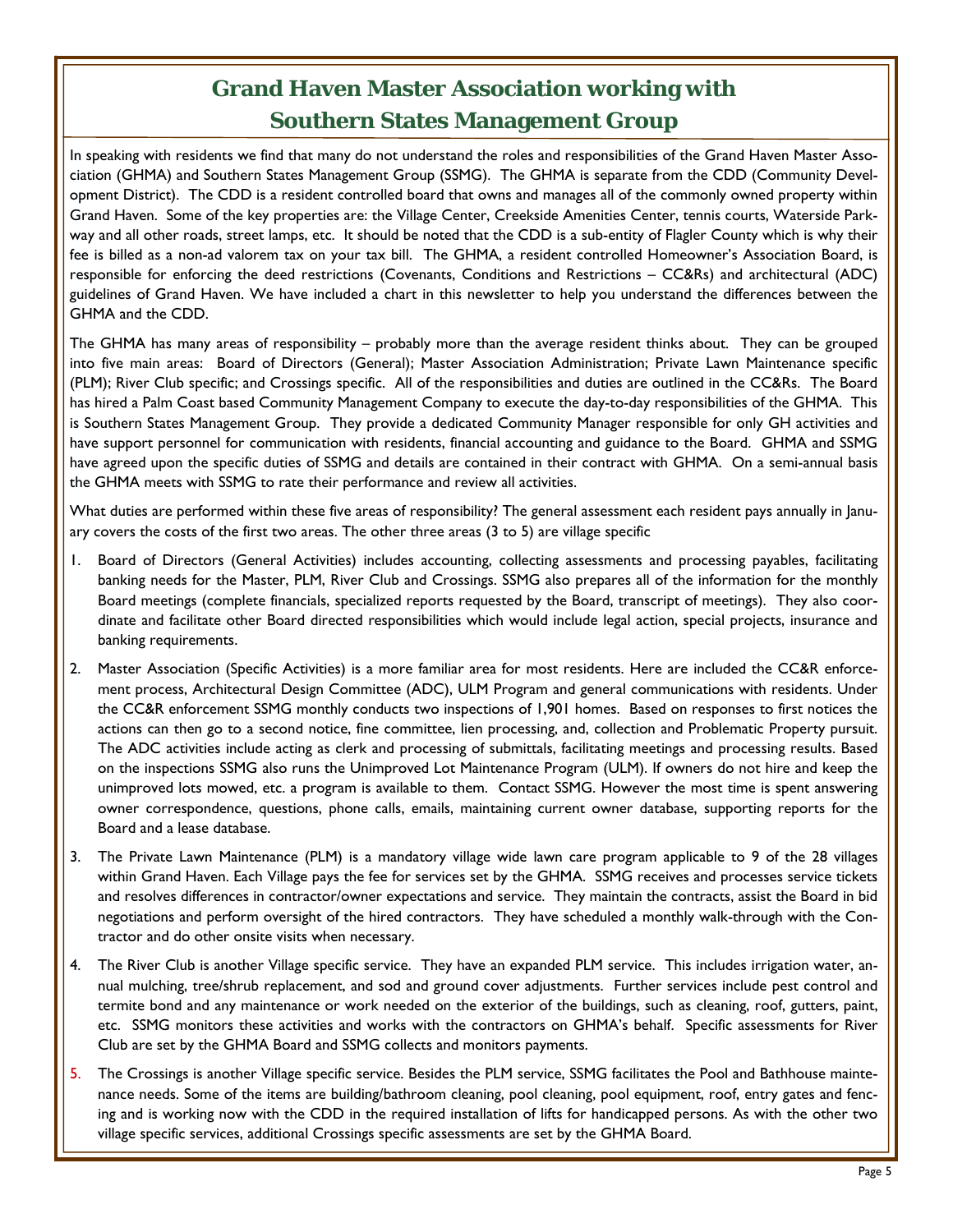Q. There appears to be an excessive number of acronyms used around Grand Haven willy-nilly which, I am sure, most people don't even know what they mean. It's like working for the government. Do the letters, GHMA, CC&Rs, CDD, and ADC really stand for anything?

A. Of course these acronyms mean something. Here is a short list of the most important ones utilized on a daily basis around Grand Haven.

GHMA – "Grand Haven Master Association" is the resident controlled board responsible for enforcing the deed restrictions(CC&Rs) and architectural(ADC) guidelines of Grand Haven.

CC&Rs – "Covenants, Conditions and Restrictions" - This is the massive document that most people did not read, but all signed and agreed to when they purchased their lot or house in Grand Haven. It places consequential restrictions on what you can do with your property. It sets a standard for the nature of the community and its appearance.

CDD – "Community Development District" is the resident controlled board that owns and manages all the commonly owned property within Grand Haven. If it is outside your property line and not the GH Golf Course, it is their scope or responsibility. This includes the Village Center, Creekside Amenities Center, tennis courts, croquet courts, Waterside Parkway(and all other roads), street lamps and bond debt.

ADC - "Architectural Design Committee" They review and approve new house construction, major modifications to properties and minor changes(i.e. landscape changes). The ADC is a major factor in maintaining the nature of the community and its appearance. Capisce?

For more specific information go to the GHMA site www.grandhavenmhoa.com.

Q. My neighbor tripped over my raised sidewalk due to a large tree root. Who do I call about getting the sidewalk fixed?

A. Hate to be the bearer of bad news, but the responsibility is all yours all the time. Sidewalks good or bad belong to the homeowner. So it is your responsibility to get that "lawsuit in the making" repaired. There are several different methods to repair raised or cracked cement sidewalks. You'll need to do some research.

**Frequently Asked Questions** Q. A neighbor has a pet buffalo or, at the very least, a canis maximus for which he does not "pooper scoop" when he walks him through the neighborhood. What can I do to prevent this unwanted fertilization on my lawn and others?

> A. As always, local neighborhood peer pressure is the best solution. When you see them out walking and looking for that perfect spot, an offer of a plastic bag (XXL for buffalo) or a casual comment by neighbors in a social setting might get the point across.

> If that doesn't work, call the Palm Coast Animal Control Office at 986-2520. Based only on an anonymous complaint, an officer will go to the residence and issue a "courtesy citation." The offending resident will have to supply rabies vaccination documentation and a Palm Coast license for the beast. If the complaints continue, the Animal Control Office will issue a \$50 fine.

Q. I want to rent my residence what are the rules?

A. The CC&Rs limit rentals within Grand Haven. Their objective is to limit short term rentals. Grand Haven does permit longer-term leases. Generally, the rules restrict rentals to a minimum of 30 days; a property may be rented only twice per year; the renter has to register at the CDD office; and the leases have to be on file with the CDD and the GHMA. Give your copy of the lease to the CDD office and they will get it to the GHMA.

These rules are to prevent residences from becoming youth hostels or worse yet a Motel 6. More details on this subject in the April, 2012 Oaktree.

Q. My neighbor is having loud parties after midnight on his lanai. Who do I talk to about this?

A. Your question isn't clear about your exact concern. If it is wanting to be invited to these late night bacchanals then perhaps hand delivering a nice fruit basket is in order. However, if you are inquiring as to how to get these rowdy affairs to desist then your first recourse would be to speak with your neighbor directly. It is always best to resolve neighborhood problems through personal communication. Mayhap there is a mutual friend who could broach the subject, but if those attempts fail then the method of enforcement is via city ordinances. The CC&Rs do not address this subject so the GHMA is unable to help with this situation. Call the sheriff's office at (386) 437-4116 when the partying becomes a problem. *Continued on Page 7*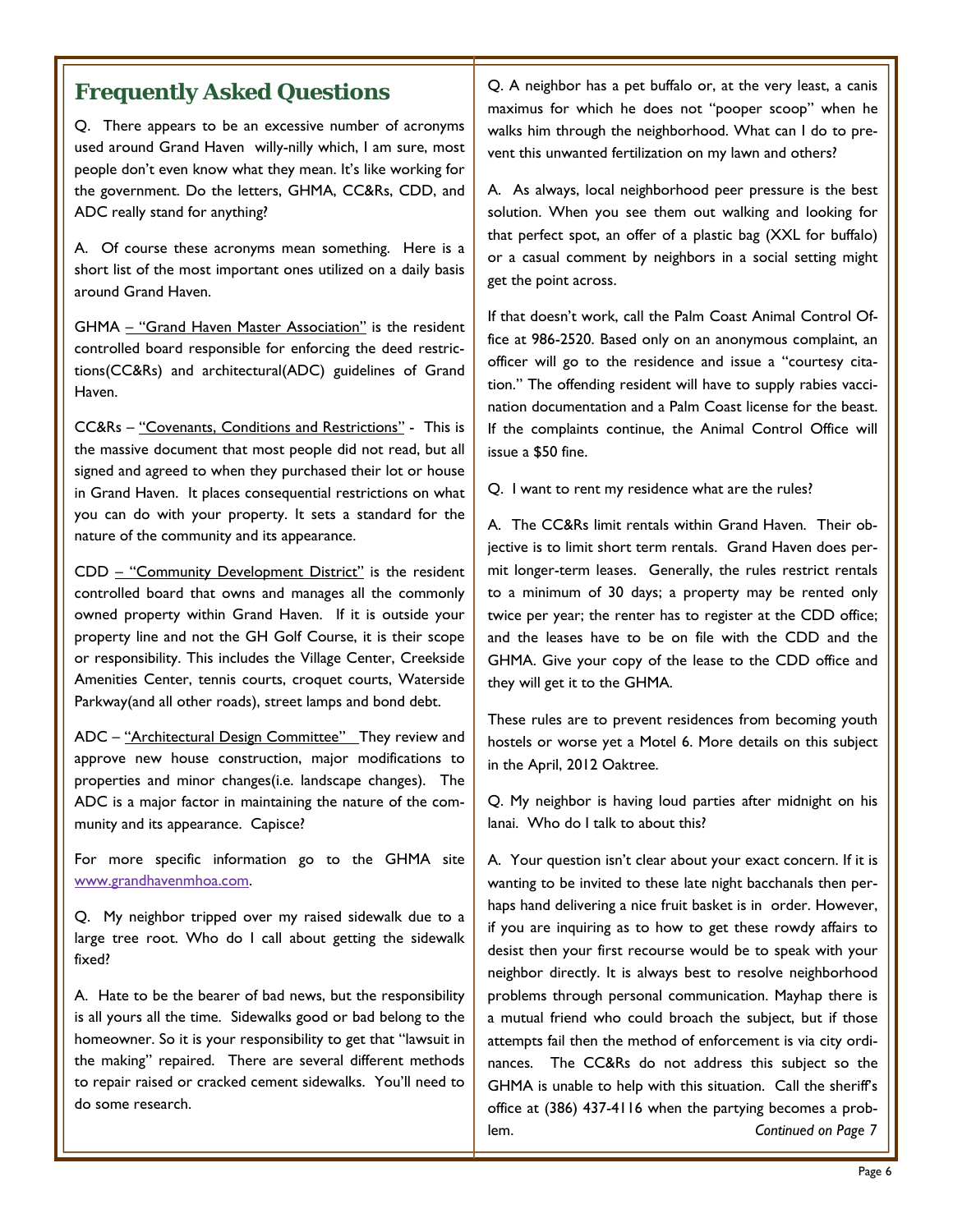#### **Flagler Humane Society**

The Flagler Humane Society is holding its annual Spay-Ghetti Dinner and Silent Auction and you are invited! On February 18, the Humane Society invites one and all to come to a fun evening to benefit the animals. In addition to the delicious spaghetti and meatball or lasagna entrée, you will be served with a salad, bread and butter, dessert and coffee. Music will be provided by Vic Paci and dancing is encouraged. And you don't want to miss the exciting Silent Auction where you'll have the opportunity to bid on many fantastic items.

The event will be held at the VFW Post 8696 at 47 Old Kings Road and the cash bar will be open at 5:00 pm. Dinner will be served at 6:30, giving you plenty of time to bid on the Silent Auction items. Tickets are only \$30 a person and can be purchased from Amy Beilman by email at atwill00@msn.com or by phone at 864-7895. But you better hurry! There are a limited number of tickets available and they're going fast!

How many times do you get a chance to support the Humane Society and all the animals for which they provide care while having a great evening out with your friends? We hope to see you at the Spay-Ghetti Dinner on February 18.

Check out other Flagler Humane Society events and news by going to its website at www.flaglerhumanesociety.org You can become a member and make a one-time or recurring donation through the website as well. 2012 Calendar are still available with portraits of our pets. All the animals will be very grateful!

Submitted by Diane Voight FHS Board of Directors Grand Haven Neighbor



#### **CDD Corner**

The GHMA and the GH CDD will be collaborating their efforts to keep Grand Haven grand. Last year's Town Hall Meeting held by Tom Lawrence was well attended and there was much interest in future meetings for the informal give and take. At the next meeting (date TBD) there will be at least one Board member from both the CDD and GHMA present to answer questions.

#### **Grand Haven Women's Club**

A member of the General Florida Federation of Women's Clubs, the Grand Haven Women's Club, founded in 2005, is a non-profit volunteer organization whose purpose is to promote and to provide educational and charitable activities. The club donates time and money to more than 25 local, state, national and international charities including: Flagler Fire/Rescue Dept., Florida Hospital Foundation, Flagler County Family Life Center, \$1,000 Scholarships to both Flagler County High Schools, Flagler Habitat for Humanity, Flagler Humane Society, Relay for Life, Flagler Free Clinic, Audubon Center, New Beginnings, Church Women United, Washington Oaks, Stuart F. Meyer Hospice, Flagler County Education Foundation-Stuff the Bus, and Turtle Project to name a few.

The Club now has 143 members-that's 21 new members since the first Fall meeting in September. This year's theme, chosen by President Sandra Mankowich, is "Embrace the joy of giving back". So far, from only the first four months of meetings, the women of this club have raised \$4,100.00 to donate to local and other charities. Amazing! Sonia Loria, fund raising chairperson, and her committee are doing a fantastic job. The January meeting is deemed "Day of Games" which is a total fund raising day with raffles and silent auction prizes - plus lunch, of course. Ladies sign up to play games ranging from dominos, to MahJong, canasta, Scrabble and bridge. Tickets were sold out in December.

The Grand Haven Women's Club is open to Grand Haven residents. It meets September through May on the third Monday of the month. If you are interested in being a guest you may contact Annemarie Schutz, Membership, at 386-246-5023 for information.

Submitted by Peggy Smith Publicity GHWC



#### **FAQs,** *continued*

Q. Are commercial vehicles/trucks allowed to park on the streets or in the driveway overnight?

Commercial vehicles with advertising may not be parked within public view overnight or on a regular basis. So if your visiting step- brother-in-law Tecumseh's truck advertising his "Acme Bait-Wine-Designer Hip Waders Shoppe" is parked in the driveway you're going to be cited and fined.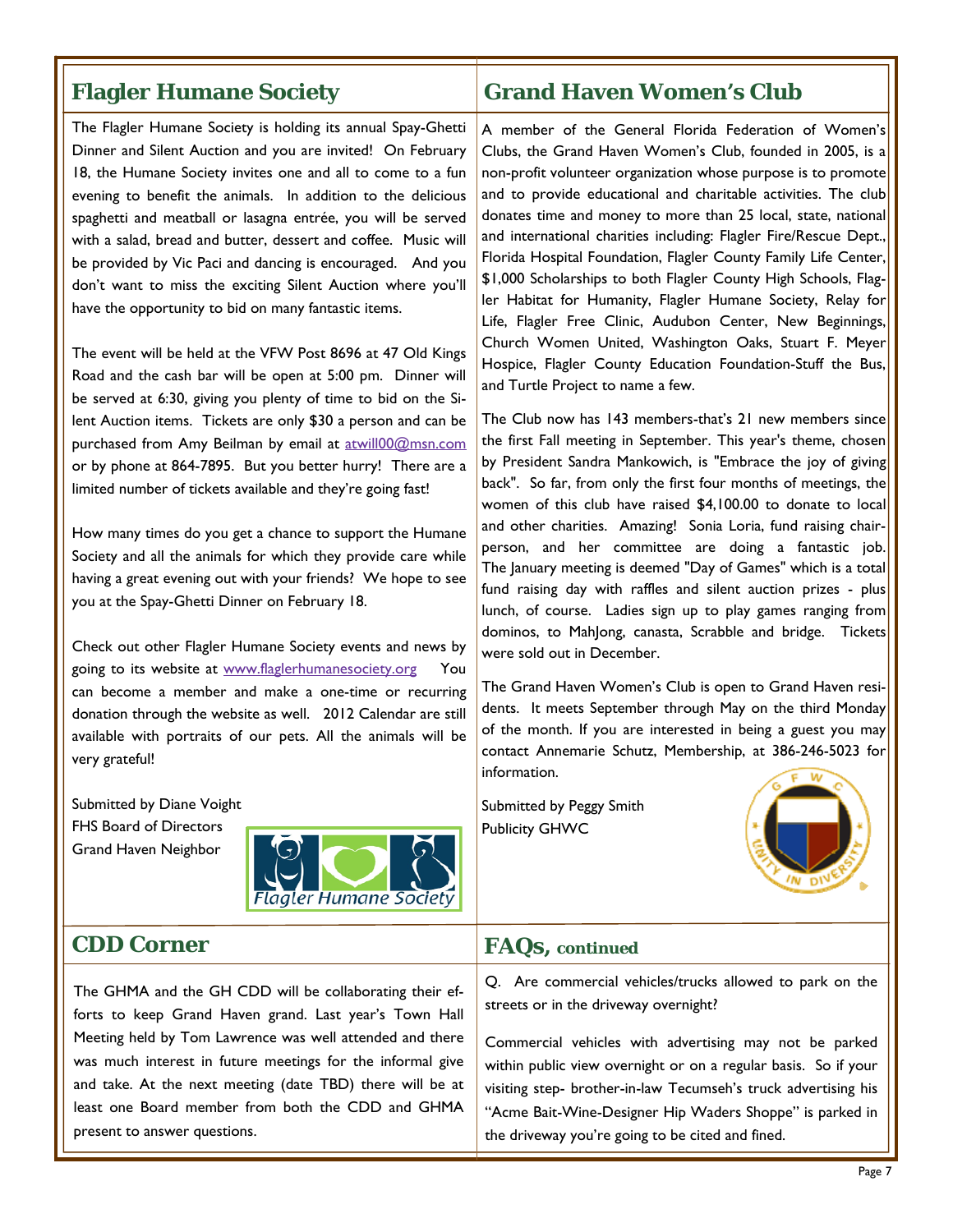ALL IS ACTIVE AND VERY WELL AT THE NEST.....

Make that two nests as a new home was discovered on Egret Drive. Please understand that we can't have crowds gathering to watch the nest building. We want to make sure the eagles know they will have some peace and quiet.

You may recall from the last newsletter the male (dad) had not returned yet and the female (mom) was often seen with a younger eagle for several days. This younger eagle (subadult approx 4 years old) was likely a hatch from their previous years. Well, dad returned on schedule September 4 and the sub-adult found out in a big hurry he was no longer welcome in the Wild Oaks area and was quickly escorted away. He has been seen since at Tidelands and around the intracoastal likely looking for a mate.....but with dad back, courting mom was out of the question!



With the increased population growth of the bald eagle over the past several years, many younger eagles are returning and have been spotted several times in Wild Oaks. These eagles, as well, likely hatched at Wild Oaks as eagles often return to their natal

they "come home" but are

**Dad landing January 2012** territory. The problem is

not welcome as mom and dad are focused on their new family. They own the territory and defend it feverishly**.** 

It was a joy to see dad return. He and mom began their perpetual nestorations bringing sticks to add to their already huge nest (estimated at likely weighing a ton). They began their courtship all over again and were frequently "caught in the act" mating.

The first egg was laid on November 2 and they began their faithful incubation period as one eagle was most always seen sitting on the eggs and frequently rolling them. Keep in mind during this time several immature eagles were "buzzing" around the area. As long as they didn't appear close to the nest tree, they were not much of a threat. Considering these younger eagles remember their nest (home), they are relentless and think nothing of popping into the nest tree. Whenever this happens the adults are very vocal and will quickly escort them away. However, if an adult is on eggs, they will chase only as last resort as they don't want to disturb or possibly harm their eggs.

It was obvious on December 9 there was a hatch as mom was sitting higher in the nest and constantly looking down at

**Wild Oaks Eagles her prize possession......then the feeding began as her mate** faithfully delivers food to the nest for their hatchling. Dad usually leaves the nest at night to roost in their "sleeping tree", but not this night.....he was vigilant and remained perched by the nest protecting his new family.

> Thru the aid of a spotting scope on December 26 one fuzzy little head was seen. The question was.....is there another one? Well, mom and dad didn't disappoint.....the next day another fuzz-ball was spotted. Since hatch (just like human babies), they mostly eat and sleep yet gaining balance and strength each day and gaining close to a pound a week!

> By three weeks they were already one foot tall and peering out over the nest to check out the big world they will soon face. At this time they are covered with light grey down feathers that provide insulation. Within a month their dark feathers will grow in which is the eagle's characteristic plummage. At approximately 5 yrs their white head and tail will have grown in and their eyes and beak will have changed to yellow. This indicates they have reached full maturity.

> The nestlings will be full grown at approximately 10 wks and at that time start branching on the nest tree. At approximately 12 wks they will apprehensively take that important first flight and soon learn foraging skills. They will be fun to watch as they interact and fly together until they leave the area likely the middle of April. Mom and dad will remain in the area for several weeks as the fledglings often leave yet return for a short time hoping for a free meal from mom and dad before they migrate north. When this happens the adults typically ignore them encouraging their independence as they will rely only on themselves to survive. It's a tough world out there for wildlife, but they are EAGLES and by then they know it!!

Watch a video by John-The Video Guy—of Our Own Wild Oaks Male catching a fish. http://youtu.be/YeVhmckOa9A

Submitted by Gretchen Butler Audubon Senior EagleWatch Volunteer



**Family Portrait January 2012 Mom, Dad and two baby fledglings**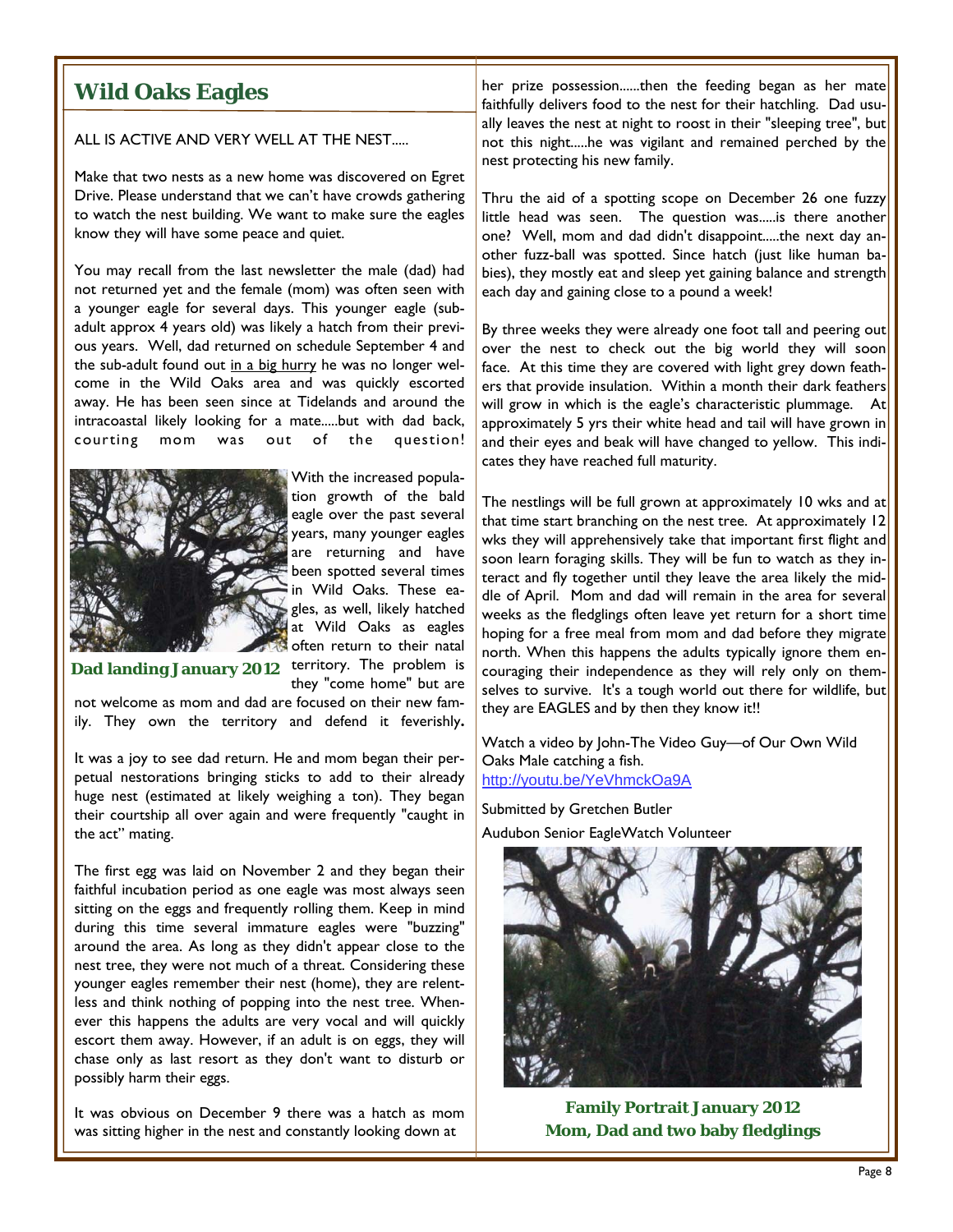#### **COMMUNITY DEVELOPMENT DISTRICT (CDD) GRAND HAVEN MASTER ASSOCIATION (GHMA) PUBLIC ENTITY SCOPE:** Grand Haven Common Property **RESPONSIBILITIES:**  Creation, financing and maintenance of community infrastructure: • Common grounds and landscaping • Lakes (retention ponds) • Village Center and Creekside Amenity Center • Roads • Entrance gates **HOW ARE FEES PAID?**  Owners are assessed through their annual property tax bill in the section "Non-Ad Valorem Assessment". The fee per unit this year is \$1,941. **CONTACT INFORMATION:**  Creekside Amenity Center 2 N. Village Parkway Palm Coast, FL 32137 386-447-1184 Operations Manager: Barry Kloptosky www.grandhavencdd.org **BOARD MEMBERS:**  Chairman: Steve Davidson Vice Chair: Pete Chiodo Asst. Secretary: Marie Gaeta Asst. Secretary: Tom Lawrence Asst. Secretary: John Pollinger Secretary/Treas: Craig Wrathell **PRIVATE ENTITY SCOPE:** Grand Haven Private Property **RESPONSIBILITIES:**  Implementation of Grand Haven governing documents (Covenants, Conditions & Restrictions or more commonly known as the CC&Rs). The Board hires the Community Manager to execute the day-to-day responsibilities: • Deed restriction enforcement • Architectural control (ADC) **HOW ARE FEES PAID?**  Owners receive an annual assessment bill from the Association each December for the following year. The fee per unit for 2012 is \$125. with the exception of Wild Oaks which has a one-time special assessment this year of \$15 which brings their total to \$140. **CONTACT INFORMATION:**  Southern States Management Group 2 Camino Del Mar Palm Coast, FL 32137 386-446-6333 Community Manager: Troy Railsback (ext. 307) ADC: Brandy Despang (ext. 306) www.ssmgroupinc.com www.grandhavenmhoa.com **BOARD MEMBERS:**  President: Rob Carlton Vice-Pres.: Patty Stauffer Treasurer: Jerry Kagan Director: Murray Salkovitz Director: Victor Natiello